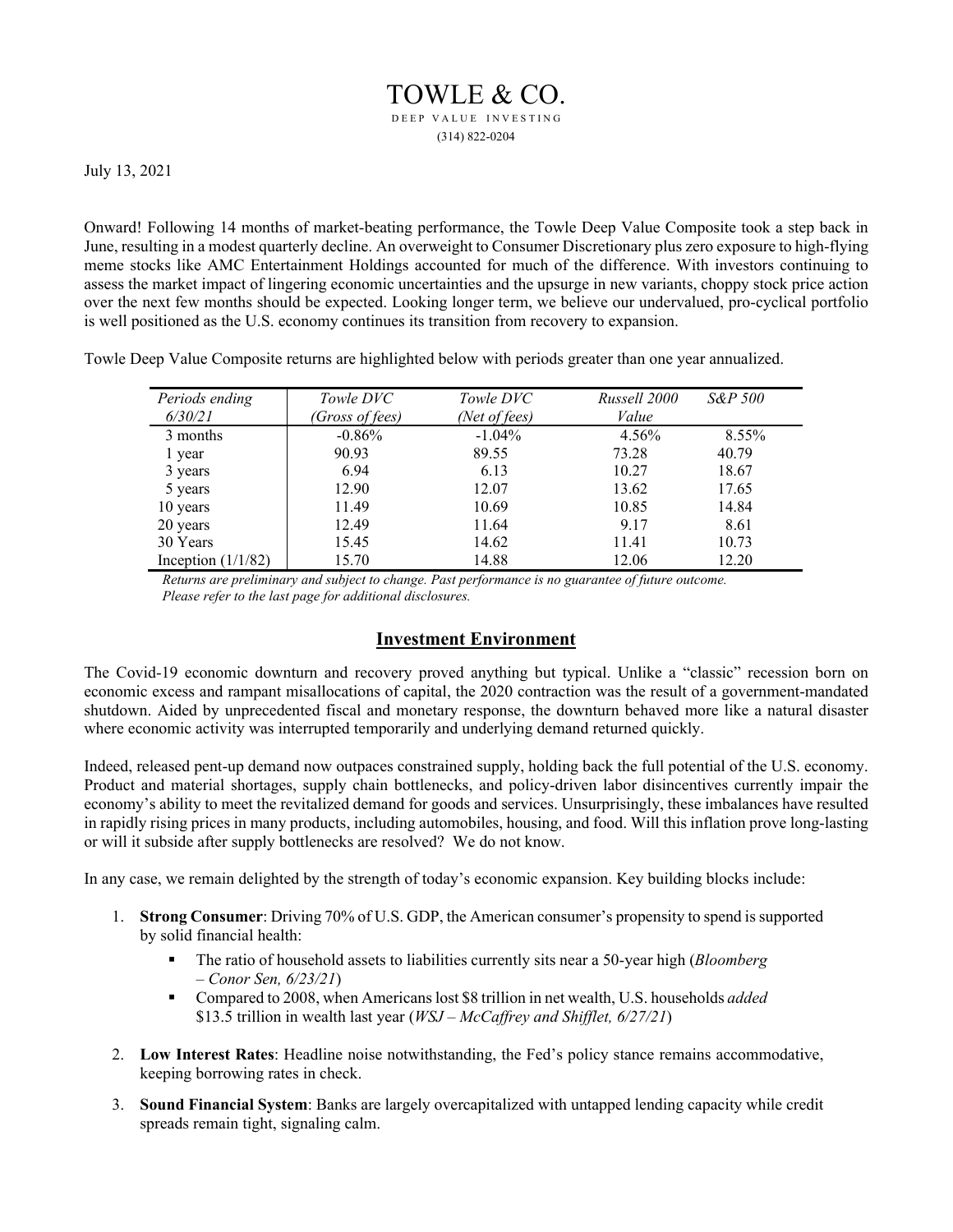4. **Fundamental Momentum**: Cyclical stocks lead the way on earnings growth expectations into 2022. (Strategas Research Partners, *Quarterly Review*, 7/1/21.)

Furthermore, valuations in our deep value space are comparatively attractive. The median forward P/E ratio of the Russell 2000 Value relative to the median forward P/E ratio of the S&P 500 remains nearly two standard deviations below its trailing 15-year average. We believe small-cap value still looks cheap, and a simple mean reversion of this valuation gap could reward the patient value investor.



*Median forward P/E ratios for the Russell 2000 Value and the S&P 500 are calculated using all companies with positive forward earnings estimates in the iShares Russell 2000 Value ETF (IWN) and SPDR S&P 500 ETF Trust (SPY), respectively, calculated on a month-end basis. Source: S&P Capital IQ, Towle & Co.* 

## **Portfolio Review**

**This section has been removed for compliance reasons to exclude discussing specific securities transactions.**

## **Strategy Review**

Given the sensational headlines surrounding inflation, interest rates, Covid variants, cryptocurrencies, and pockets of asset bubbles, we think it is a good time to review the key elements of our strategy and what truly matters to the longterm investor. In summary, our investment framework is based on the following:

- **Buy low**. In achieving market-beating results, we believe that nothing supersedes the necessity to buy right. Uncovering that right investment idea at a toss-away price is the goal. Those who wait for perfectly aligned company results and stock market conditions prior to purchase may find that they paid too much.
- **Total earnings leverage**. Equity values are a function of earnings, and rising equity prices are repeatedly a function of increasing earnings. The Towle team aims to build a portfolio of companies with substantial earnings leverage driven by cyclicality, operating leverage, capable management teams, sound competitive positions, and manageable financial leverage (debt).
- **Long-term investment horizon enables normalized earnings power**. The short-term equity trader reacts to the whims of the stock market. Companies, however, do not invest capital in such a short-sighted manner and neither should the investing public. A real-world view allows time and space for corporations to perform. Our long-term lens lets us focus on what matters – normalized earnings power – and avoid shorter-term distractions.
- **Believe in the certainty of progress**. While far from smooth and uninterrupted, economic progress is enduring and pervasive throughout history. Mankind's productivity and adaptability appear limitless. By almost any set of long-standing measurements, prosperity and progress win out over despair and decline.